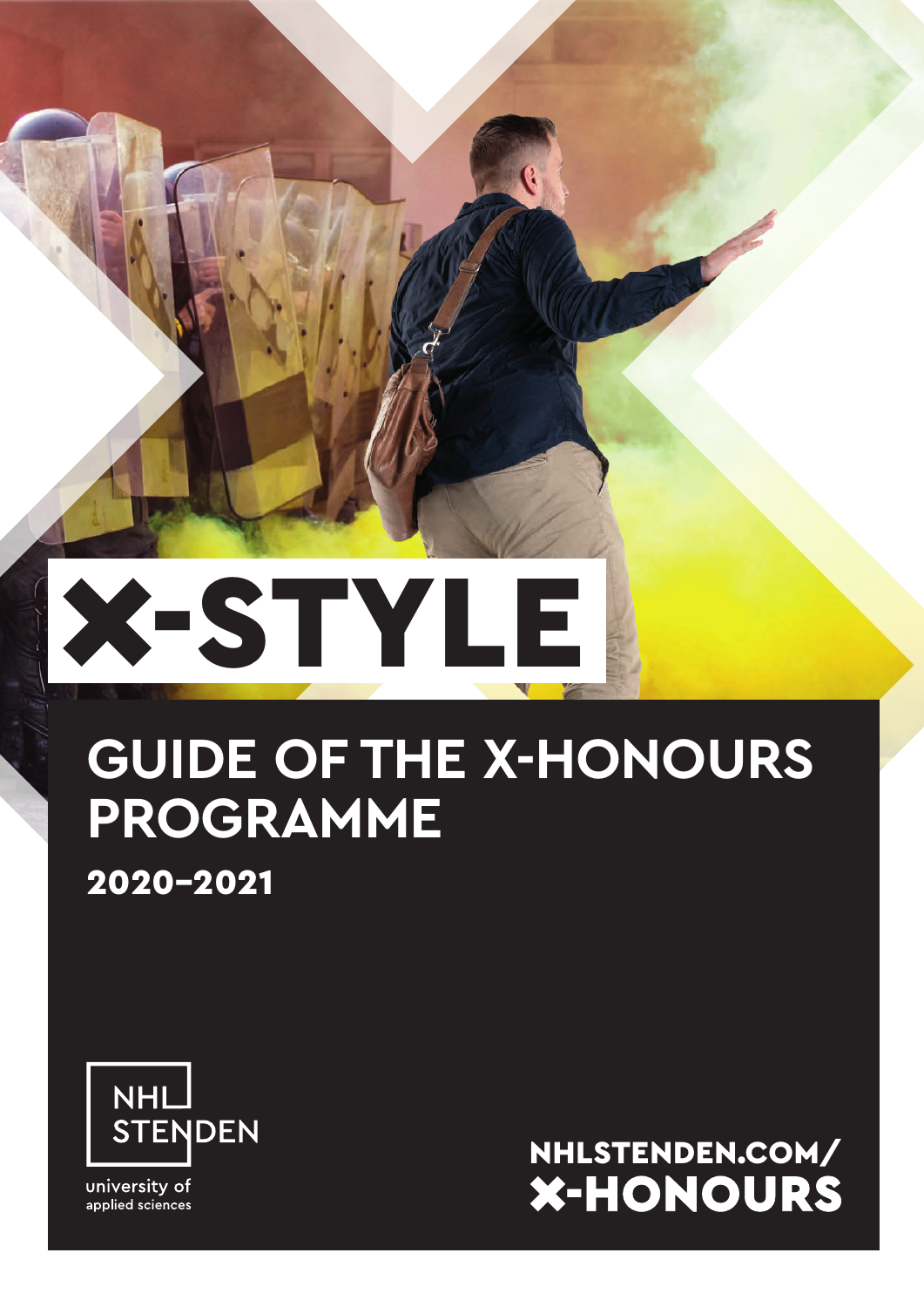

## GUIDE OF THE X-HONOURS PROGRAMME 2020-2021

This document describes the mission, vision and elaboration of X-Honours, the honours programme of NHL Stenden University of Applied Science. It starts with the basic principles followed by a description of the three X-Honours levels, the process of certification and the role of coaching. The related pillars and competence levels are elaborated and exemplified. This document replaces former guides and is applicable to students that start in academic year 2020-2021 and to students that start a new level after September 2020.



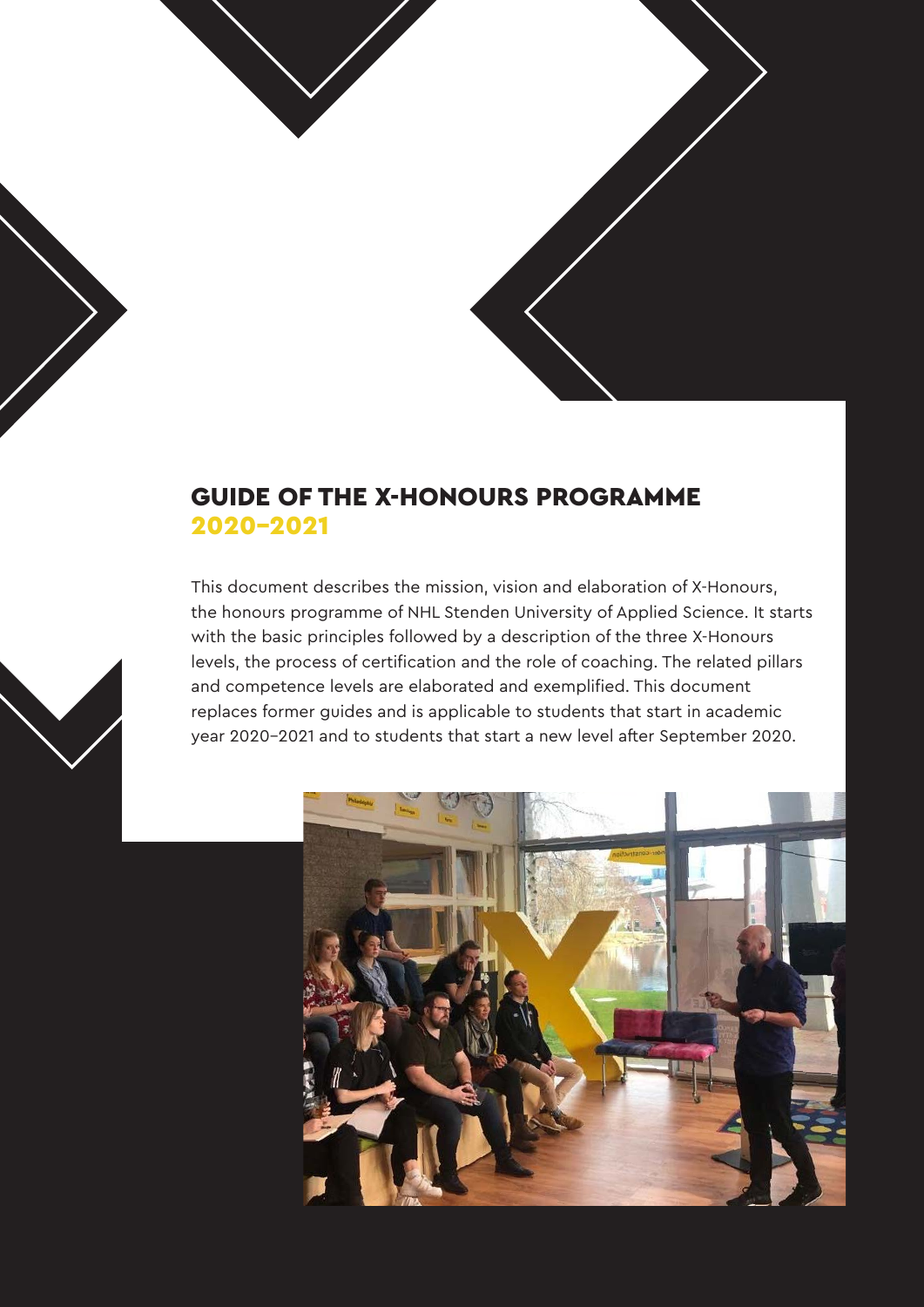# 1. BASIC PRINCIPLES OF X-HONOURS

#### **1.1 Mission**

X-Honours provides a challenging environment and community within NHL Stenden for students who want more, are able to do more, or want to be able to do more than their study programme has to offer. This in order to develop individually and professionally, broaden and/or deepen their expertise and skills complementary to their programme, with the aim of developing competences that go beyond those of their studies and domains.

#### **1.2 NHL Stenden's vision on honours education**

Our vision on honours education is as follows:

- Honours students shape and conduct their own learning process.
- **H** Honours students are continuously developing themselves and purposefully seek appropriate learning activities: projects and activities that match their goals and ambitions, and that yield growth within the X-Honours pillars.
- Students acquire expertise and skills that lie beyond the scope of their study programme by collaborating with students and professionals from other study programmes and domains.
- Students and lecturers/ coaches learn from and with each other, inspire each other, and challenge each other.

#### **1.3 Elaboration**

The following principles are applied to achieve this:

- We provide a community of learning in which students, lecturers, and other professionals from different study programmes learn and share knowledge together. In this way, students from various study programmes and domains learn from and with each other, inspire each other, and challenge themselves and each other.
- Students learn to assess issues from various perspectives, keeping in mind different interests, in a multidisciplinary and interdisciplinary context1.
- Students deliberately develop in topics that lie beyond their study programme and/or require a bigger effort than needed for their study programme.
- X-Honours provides students the opportunity to build a network with a range of stakeholders (students from their own and other study programmes and domains, external parties, lecturers, etc.).
- In X-Honours, students continuously develop the competences that are linked with the six pillars further; personal leadership, value driven behaviour, entrepreneurial behaviour, interdisciplinary collaboration, innovative behaviour, and a pillar of the student's choice (free pillar).
- **EXECT** Lecturers coach the individual and group learning process, share the responsibility for challenging activities with the students, and provide input. In this way, students and lecturers contribute together to challenging, meaningful, extracurricular honours education.
- **Students acquire systematic and professional working methods in projects, that reinforce** and complement regular education.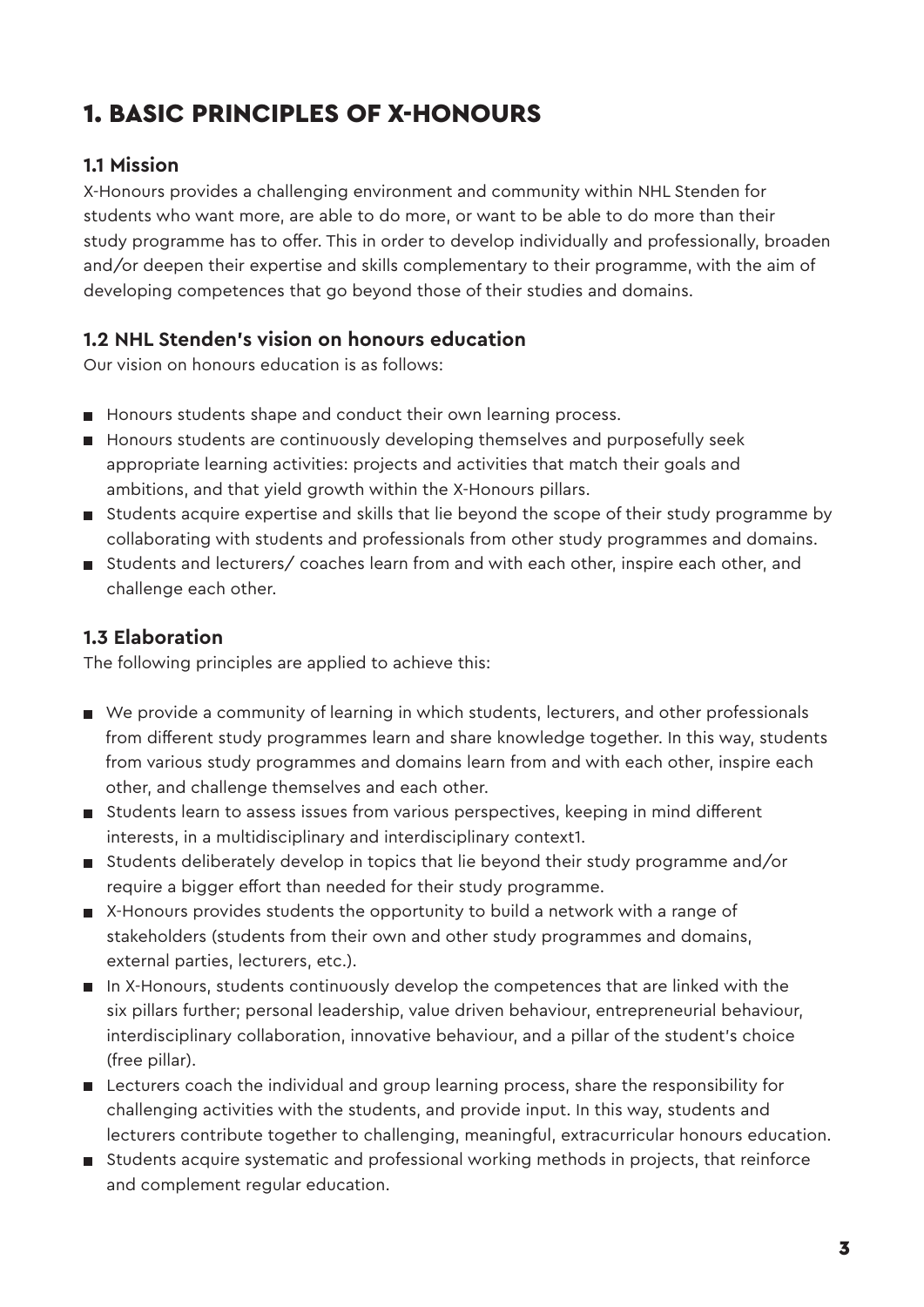X-Honours is not just about mastering competences, but it particularly focuses on the process during the projects/activities and the student's individual learning process and the related activities. In order to go through a meaningful and effective process, students set themselves challenging learning goals. Figure 1 represents this cycle, which comes back in each level of the programme.



*Figure 1.* Vision on development of competences in X-Honours

# 2. THREE PHASES AND LEVELS

X-Honours distinguishes three subsequent phases (or participation years), with three matching levels of pillar development, as shown below. Each level revolves around the same pillars: five fixed pillars and a free pillar.

While the X-Honours programme is based on three years of participation, students can complete the levels at a quicker or slower pace. We expect the student to work towards a level for at least one semester, and undertake appropriate activities during that period. The three phases are explained below. Table 2 features some examples.

#### **2.1 Explore (level 1)**

All X-Honours students start at this level. Most students will be in their second year of study, although this may not always be the case. This level is characterised by exploration of all pillars, with the student working towards competence level 1 or higher (see Table 1). To conclude this level, usually at the end of the first X-Honours year, the student takes an assessment and continues to level 2.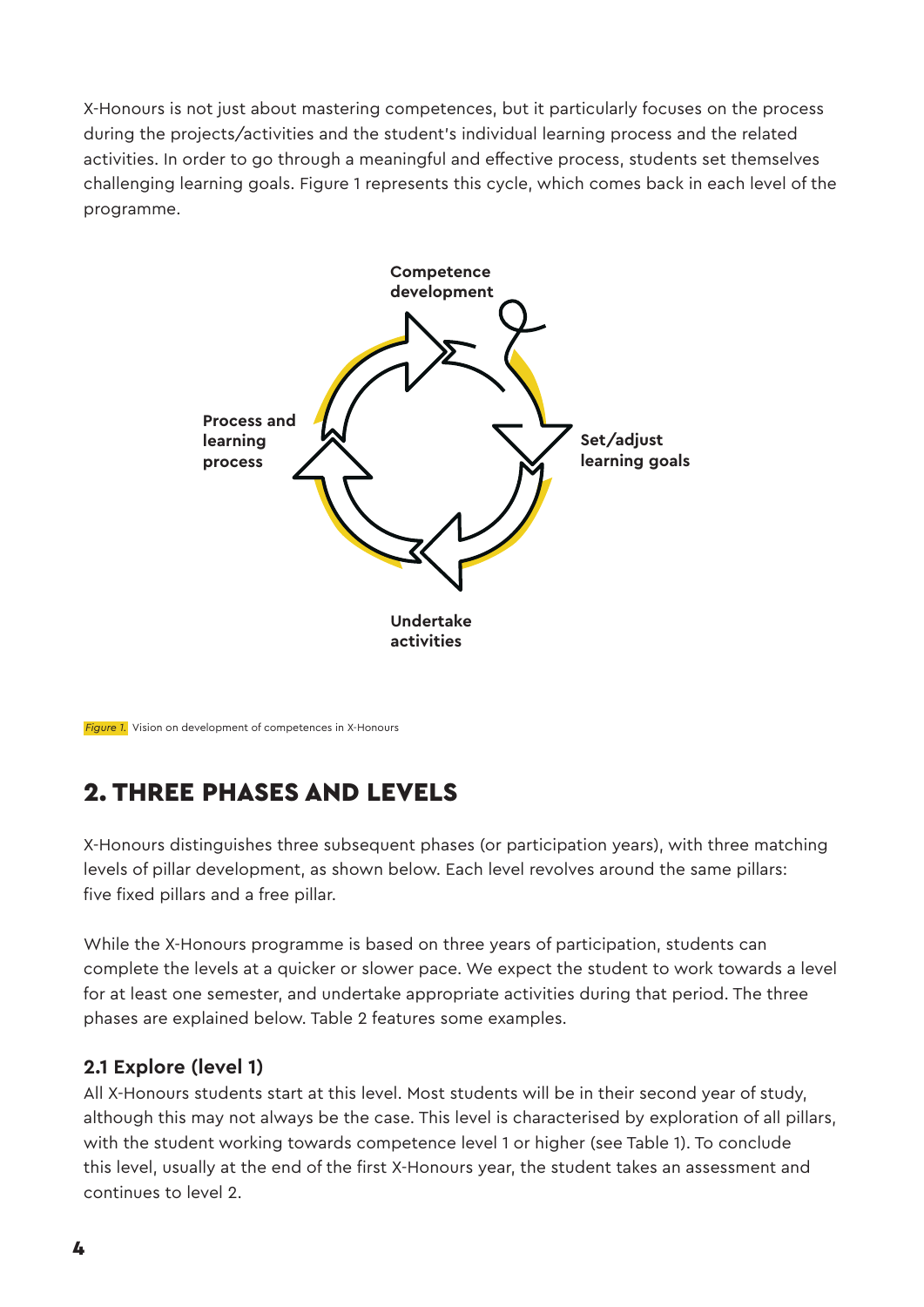#### **2.2 Develop (level 2)**

Students in the second phase are familiar with the X-Honours pillars, working method, and mindset. Many students in this phase will complete an internship and/or study a minor that may be taught abroad. Students broaden or deepen their expertise and skills related to the pillars in this period. This can be combined with a minor, internship, or visit abroad by engaging in activities that go beyond what is usually expected of them in the study programme. Level 2 is characterised by further development of the competences towards level 3. The students themselves demonstrate such a development and show how and with the help of which activities it was achieved, and what the outcomes are. Students with an advanced development, may conclude in phase 2 that they already possess the competences of level 3. Once these students start with the actual level 3, they can challenge themselves even more and take their competences to the next level.

#### **2.3 Establish (level 3)**

In the third phase, students work towards level 3 competences. At this level, the student has mastered the pillars in such a way that the working method and mindset are applied by default. As mentioned above, level 2 and 3 activities can overlap or coincide.

# 3. PILLARS AND COMPETENCES

Student activities at all levels revolve around six pillars: five fixed pillars (personal leadership, acting on value(s), enterprising behaviour, multidisciplinary collaboration, and innovative behaviour) and a pillar defined by the students themselves, for which they formulate a theme/ subject to which they can link short-term and long-term objectives for their development.

Table 1 features a further elaboration of the competence levels per pillar, while Table 2 provides examples of possible student activities per level.

The levels are described at level 1 (Explore), the starting level at which the student is introduced to the pillars, and at level 3 (Establish), the final level; see Table 1. As described above, a student is not really finished once level 3 has been attained. Rather, there must be a continuous and deliberate development, so that the student is ready for lifelong learning. As such, level 3 is not a final level for the student's individual and professional development. Instead, the development continues; the students keeps setting goals and objectives and seeking activities that enable growth. Level 2 (Develop) can be seen as an interim level that indicates that the student is on their way to level 3.

Table 2 features a number of examples of possible student activities towards attainment of a level and is meant to provide guidance to students.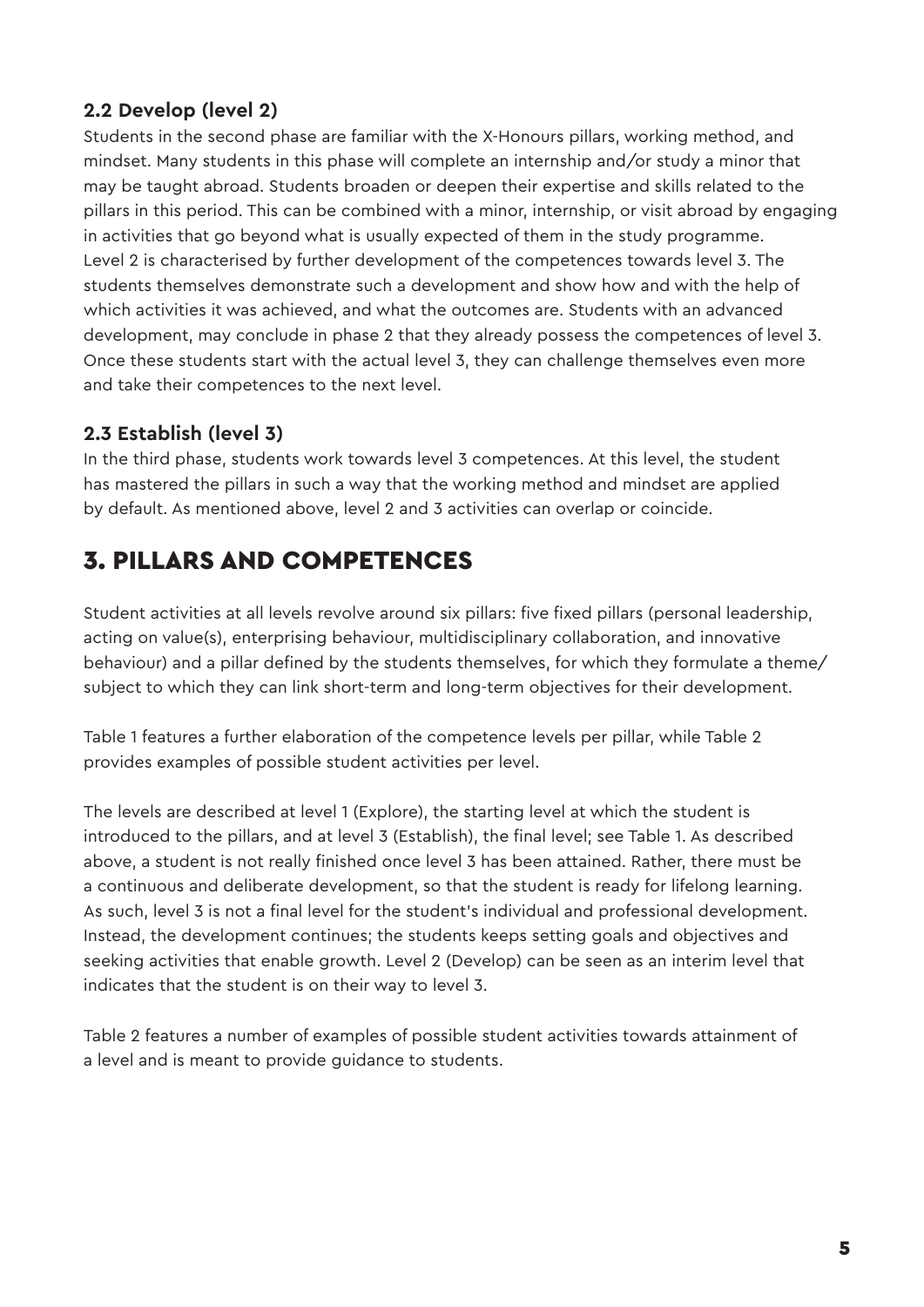# 4. CERTIFICATION

Certificates will be awarded twice a year at a celebratory gathering. To attain a certificate, students must perform the following:

#### **4.1 Showcase (formative assessment)**

The student must organise a showcase meeting where they demonstrate the activities in which they engaged and the outcomes of these (regarding the project results and the individual learning process). Here, the student will collect feedback from at least three relevant people, one of which being the coach.

The objective of the showcase is twofold:

1. To show over the underlying period:

- one or more projects/activities (the task)
- what has been achieved, or not (the results)
- how the student handled it (the process)
- **n** how this all relates to the pillars
- some information about what is learned

2. To gather feedback and input (for the portfolio)

The student is responsible for gathering feedback in a format of their own choice. Important is that feedback is recorded or captured. The main points of feedback/feedforward that is gained in the showcase, should be integrated in and reflected on in the portfolio

X-Honours will organise one general showcase day, usually in the last or second to last lesson week of Period 4. Students can sign up for this day, but may also plan and organise their showcase on another date. They are free to choose an individual format that suits their style. For their showcase, students shall at least invite their coach and two or more relevant people who can provide them with meaningful feedback. They can, for example, be fellow students, experts from a project, a mentor or study career counsellor, or an internship supervisor. During a showcase, the student is in the lead, which means that they are hosts; they prepare the setting and take care of timemanagement.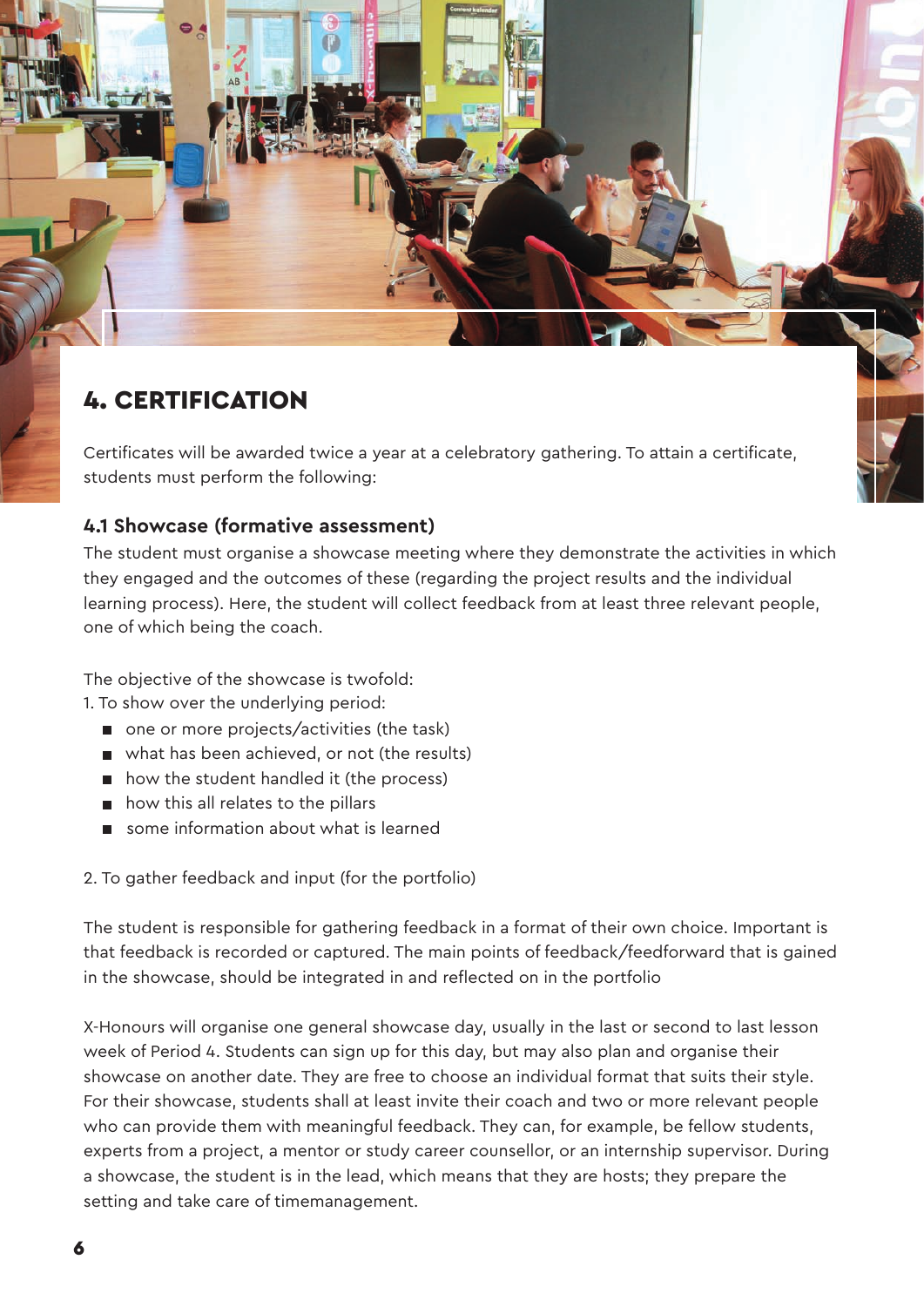#### **4.2 Portfolio (summative assessment)**

From the start of the programme, the students build a portfolio that demonstrates their development and results with regard to the pillars and matches the appropriate level.

The purpose of the portfolio is twofold:

- 1. To reflect on goals, ambitions, learning process, feedback from showcase etc. with a relation to the underlying period.
- 2. To show the development regarding the pillars, supported by arguments and proof that the student has reached a certain level of competence.

Students can decide freely on the portfolio format and are invited to choose a creative approach. A portfolio (or portfolio attachment) must at least contain:

- Their objectives, reasons, ambitions, talents, expectations, etc. For this, students start each level by filling in a starting document(or growth document)
- Information about activities, projects and their relations to the students' progress within the pillars.
- Collected feedback (at least the feedback on the showcase, but other responses as well, such as 360o feedback, testimonials, etc.).
- Reflection on the learning process: attained learning objectives, collected feedback, revised learning objectives, and X-Honours objectives (in line with mission and vision).
- A self-assessment (including arguments and support of the attained and outstanding competences, student activities that go beyond those usually required by the study programme, and the way in which they have developed themselves complementary to their study programme (activities and projects).
- A reflection on their role in and contribution to the learning community.

[For students in the X-Honours programme there's a separate document in MS Teams](https://newuniversity.sharepoint.com/:f:/s/20191030003/EliG9Wy0SzpIsPFinQLb5NkBpbNXEyiOXUmm5uzOl3Fs4A?e=wQ9Nji)  (section Files) about the X-Honours portfolio with the above mentioned tools/forms, more explanation and tips and tricks. Students are asked to take note of this document.

We encourage students to view their individual development and activities in a wider perspective than that of X-Honours projects. Their regular study programme itself usually also offers opportunities for activities that broaden or deepen the student profile, but are not compulsory. Also, students frequently engage privately in activities that can be linked to the pillars too. Such activities may all be included in the student portfolio as well.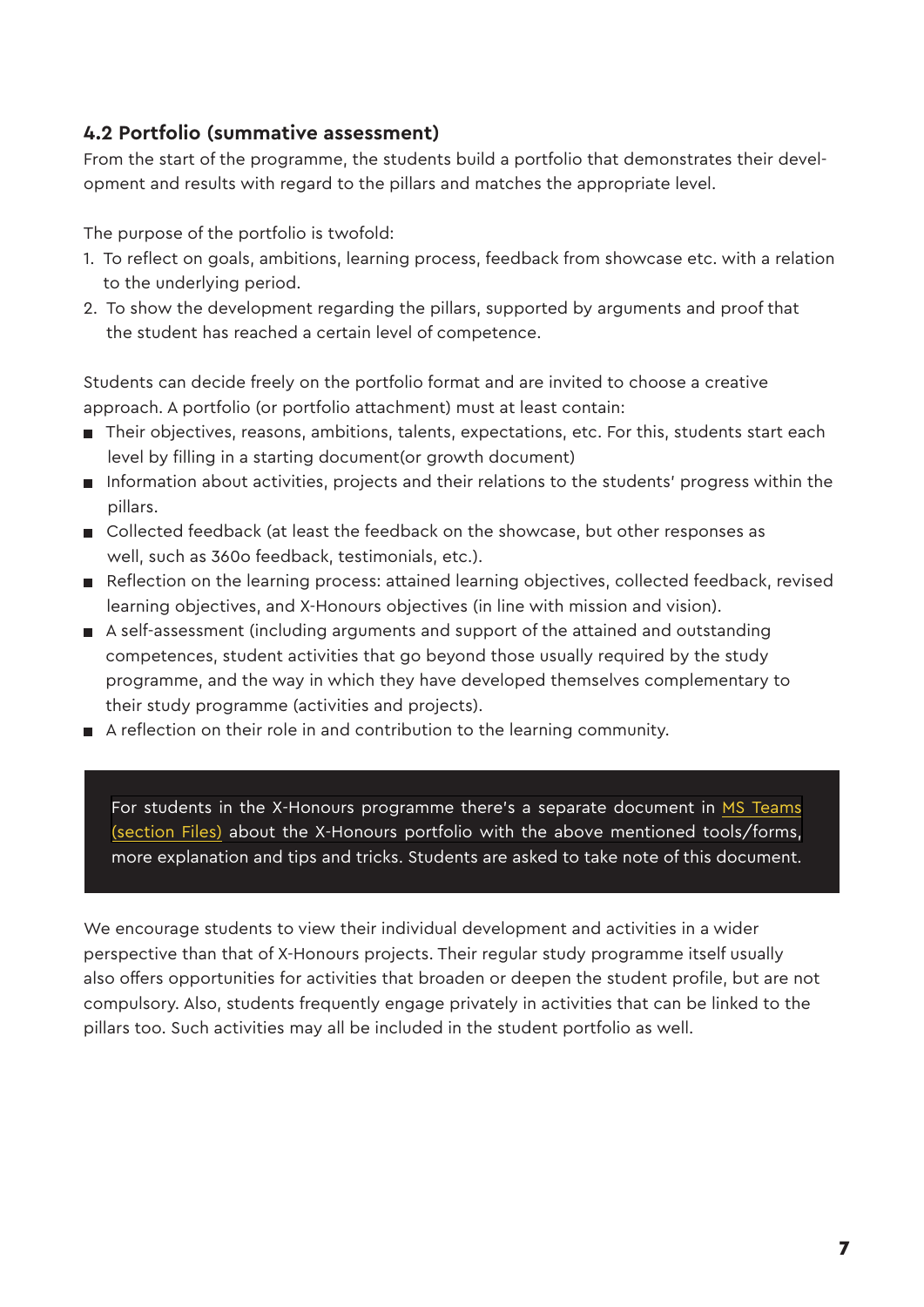Students should at all levels support what qualities they possess that are linked to that level, and support their contribution to the community. More important, they must reflect on their learning process in the underlying X-Honours programme and indicate which activities/ projects were undertaken in this context. Furthermore, they must have invested a significant amount of time in addition to the time that is required for attaining the ECs in their regular study programme.

Students who have completed levels 1-3 and taken the related assessments, can receive a NHL Stenden X-Honours degree-level certificate and a letter of recommendation from the Executive Board of NHL Stenden University. In order to get a degree, it is important that in their final assessment, they not only reflect on the final phase (level 3), but also on the entire process and all levels.

Students can take at most one assessment per semester.

Students attain a level when they meet the above requirements and when they are able to demonstrate that they:

- 1. have made a significant time investment in individual and professional development complementary to what is required by the study programme, or that can be seen as an effort that is not a compulsory part of the study programme
- 2. have made a demonstrable contribution to the learning community
- 3. have challenged themselves.

## 5. COACHING

All students will be placed in a basecamp with a coach. The coach is their primary contact and provides individual and group coaching. The coach relies on the students' initiatives and their self-management. This implies, for example, that students come forward with their coaching needs and jointly or alternatively ensure meaningful basecamp sessions.

Students are expected to dedicate their Wednesday afternoons to the programme. If this is impossible, for example because of classes or an internship, they must report this to the coach. Absent students are expected to participate and contribute to the learning community and basecamp in a different way.

**Note** 

<sup>&</sup>lt;sup>1</sup> Explanation of the concepts multidisciplinary and interdisciplinary (Huibers et al., 2012, p. 16): "In a multidisciplinary collaboration, all partners work and think based in their own profession and expertise (...) The results of which are collated at a certain moment (...) The disciplines can be clearly distinguished in the [presentation of the] results. Interaction is limited to reflection on, exchange of, and building on the mutual ideas."

<sup>&</sup>quot;In an interdisciplinary collaboration, the disciplines need one another to solve an issue. The content is determined by reciprocal influence. The resulting insights exceed the boundaries of the individual subject. The disciplines have merged and are difficult to discern in the (...) final product. The interplay is increasingly visible in the joint reflection and creation."

Reference: Huibers, J., Luitwieler, M., Martinot, N., & Meijers, A. (2012). Begrippen en definities van interdisciplinair werken [Concepts and definitions of interdisciplinary work]. Retrieved from http://finals2012magazine.artez.nl/wp-content/uploads/2012/09/CSP\_BOEK\_ArtEZ\_2012-H2.pdf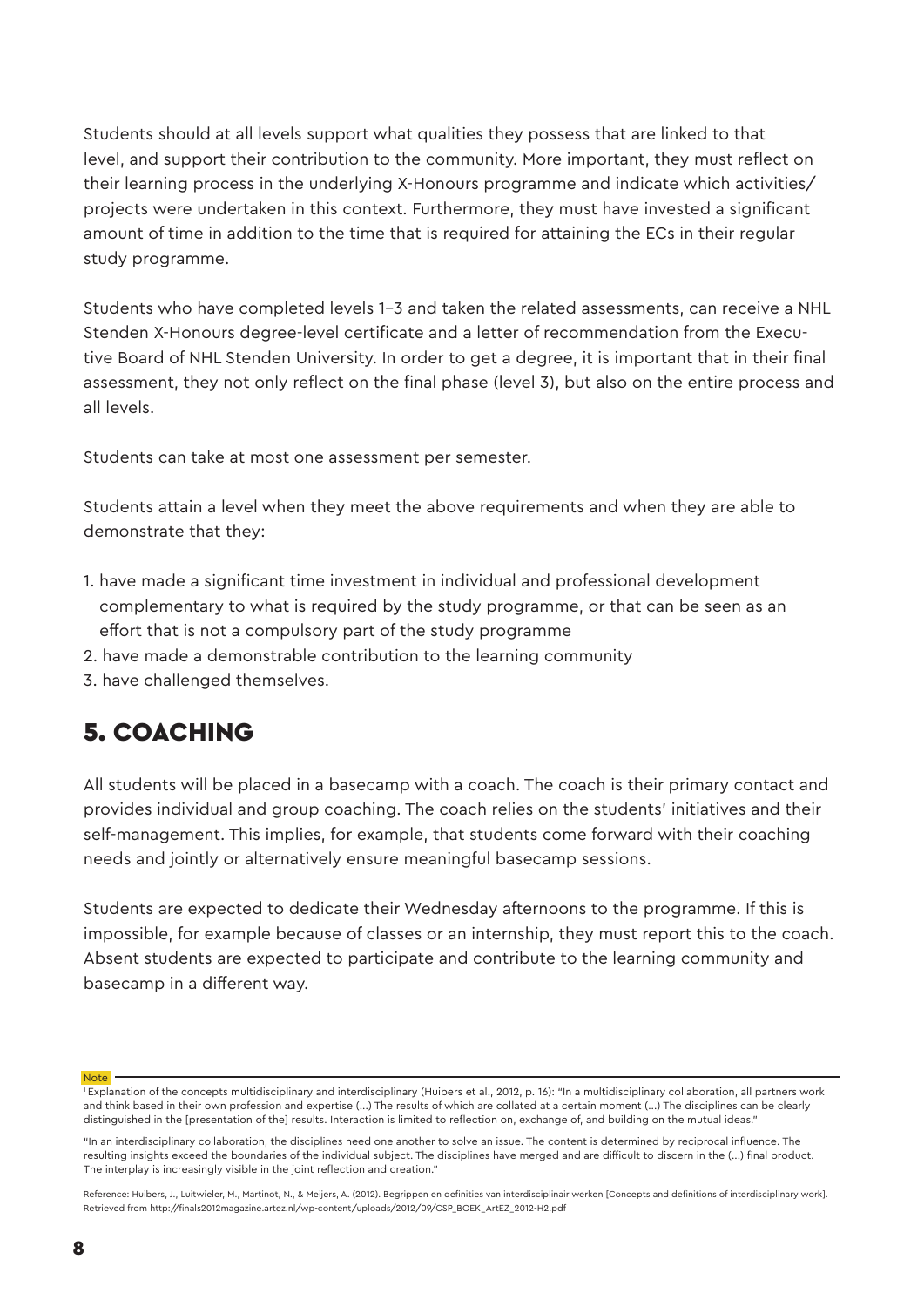|                                                                                                    | 1. Explore                                                                                                                                                                                                                                                                                                                                                                                                                                                                                                                                                                                                                        | 2. Develop | 3. Establish                                                                                                                                                                                                                                                                                                                                                                                                                                                                                                                                                                                                                                                                                                                                                                                                                                                                                                                                                                         |
|----------------------------------------------------------------------------------------------------|-----------------------------------------------------------------------------------------------------------------------------------------------------------------------------------------------------------------------------------------------------------------------------------------------------------------------------------------------------------------------------------------------------------------------------------------------------------------------------------------------------------------------------------------------------------------------------------------------------------------------------------|------------|--------------------------------------------------------------------------------------------------------------------------------------------------------------------------------------------------------------------------------------------------------------------------------------------------------------------------------------------------------------------------------------------------------------------------------------------------------------------------------------------------------------------------------------------------------------------------------------------------------------------------------------------------------------------------------------------------------------------------------------------------------------------------------------------------------------------------------------------------------------------------------------------------------------------------------------------------------------------------------------|
| 1. Personal leadership<br>"Acquire self-<br>knowledge, set<br>the direction, and<br>create impact" | <b>Explore and respond</b><br>> I am aware of my strengths and my<br>challenges.<br>> I know my interests and understand<br>what is useful for my development.<br>> I have insight in my development<br>and I set objectives.<br>> I solicit feedback from others<br>regularly and can reflect on it.<br>> I have the ability to reflect on my<br>own actions.<br>> I can indicate what activities in the<br>past X-Honours period resulted in<br>which insights or skills.<br>> I can explain what my challenges<br>were in the previous period, what I<br>tried (intentionally or accidentally),<br>and what the outcomes were. |            | <b>Natural behaviour</b><br>> I continuously direct my own<br>development. I set my direction in<br>a purposeful manner, based on prior<br>determination of my development<br>objectives, motivation, and methods.<br>> I adjust my goals and direction when<br>needed and can advocate my<br>choices and changes.<br>> My chosen activities for further<br>development are deliberate and<br>focused.<br>> My drives and values are always<br>reflected in my behaviour,<br>objectives, and choices.<br>> I am able to link acting on value(s)<br>and the activities that I undertake.<br>> I can provide my vision on and<br>definition of each pillar. I am able<br>to advocate any differing vision and<br>definition. I have the ability to relate<br>my actions to this.<br>> I can assess my development<br>regarding the pillars coherently.<br>> I can explain my impact on my<br>learning process.<br>> I have impact on others and/or on<br>society and can explain this. |
| 2. Value driven behaviour<br>"Act in accordance with<br>your values and create<br>impact"          | > I can define the concepts of values<br>and norms and their differences.<br>> I am aware of my values and I am<br>able to explain them.<br>> I can discuss my values and<br>standards respectfully with others.<br>> I can explain why my values<br>contribute to society, or not.                                                                                                                                                                                                                                                                                                                                               |            | > I know what my drives are.<br>> I perform activities with a positive<br>impact on myself and others/society<br>(according to my own opinion and<br>within my personal set of values<br>that I can explain).<br>> I can link my values to my personal<br>leadership.<br>> "My path is guided by my passion."                                                                                                                                                                                                                                                                                                                                                                                                                                                                                                                                                                                                                                                                        |
| 3. Entrepreneurial<br>behaviour<br>"Recognise, seize, and<br>create opportuni-ties"                | > I recognise opportunities that<br>are valuable for me and anticipate<br>them.<br>> I have taken risks and I am not<br>afraid to step out of my comfort<br>zone.<br>> I do not wait and see but start the<br>job and try things out.<br>> I take part in challenging activities<br>and projects.<br>> I develop a network.                                                                                                                                                                                                                                                                                                       |            | > I scout for and create opportunities,<br>and thereby maximise the chance of<br>realising my goals and dreams.<br>> I initiate a complex project and<br>execute it with others, or I take on<br>a leading role in a complex project.<br>> I am accountable for the process<br>and the results.<br>> I have guts. I take risks and respond<br>adequately to these risks and the<br>outcomes.<br>> I can persuade others.<br>> I can make decisions and take<br>decisive action.<br>> I deliberately develop my network,<br>nurture it, and use it for individual<br>purposes.<br>> In doing so, I recognise mutual<br>benefits.                                                                                                                                                                                                                                                                                                                                                      |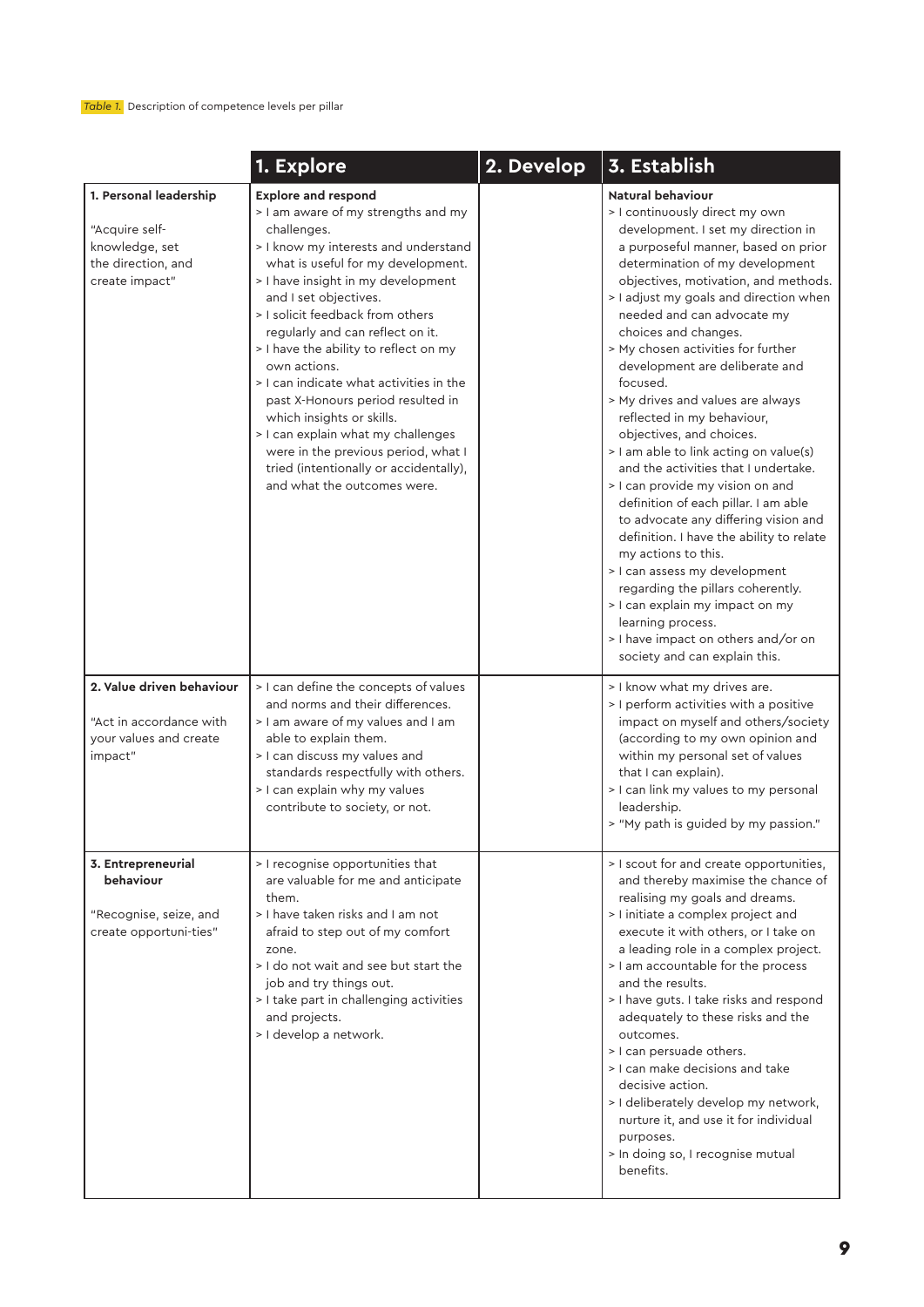|                                                                                                                               | 1. Explore                                                                                                                                                                                                                                                                                                                                                                                                                                                                                                                                                                                                               | 2. Develop | $\vert$ 3. Establish                                                                                                                                                                                                                                                                                                                                                                                                                            |
|-------------------------------------------------------------------------------------------------------------------------------|--------------------------------------------------------------------------------------------------------------------------------------------------------------------------------------------------------------------------------------------------------------------------------------------------------------------------------------------------------------------------------------------------------------------------------------------------------------------------------------------------------------------------------------------------------------------------------------------------------------------------|------------|-------------------------------------------------------------------------------------------------------------------------------------------------------------------------------------------------------------------------------------------------------------------------------------------------------------------------------------------------------------------------------------------------------------------------------------------------|
| 4. Interdisciplinary<br>collaboration<br>(see note 1)<br>"Work with other subject<br>areas and learn with and<br>from others" | Multidisciplinary<br>> I work with people from other<br>disciplines towards a shared goal.<br>Based on my own study/discipline,<br>I contribute to a component of<br>the larger whole (e.g., with my<br>background in ICT, I am responsible<br>for programming an app.)<br>> I can describe the shared goal<br>and the path to reach it, and<br>identify my role or task and the<br>roles and tasks of others.<br>> I can explain how I have broadened<br>my expertise and skills with<br>multidisciplinary work.<br>> I can clarify how my expertise<br>and skills contributed to a multi-<br>disciplinary partnership. |            | Interdisciplinary<br>> I can collaborate in an inter-<br>disciplinary manner and reflect<br>on the collaboration.<br>> I know the difference between<br>multidisciplinary work and<br>interdisciplinary work and can<br>identify the difference in my<br>projects.<br>> I initiate collaborations deliberately.<br>> I can describe what and how I<br>learned from interdisciplinary<br>partnerships that go beyond the<br>scope of my studies. |
| 5. Innovative behaviour<br>"Create new solutions"                                                                             | > I am able to present new solutions<br>for existing and new problems.<br>> I can think creatively and outside<br>the box and I undertake activities<br>to grow in creative and critical<br>thinking<br>> I have the ability to realise small<br>improvements or innovations, or<br>develop these further.                                                                                                                                                                                                                                                                                                               |            | > I can systematically come up with<br>a new approach or innovation and<br>develop and/or execute it.<br>> I can give examples of how my<br>critical thinking led to ideas for<br>improvements and how my<br>creativity led to solutions for this.                                                                                                                                                                                              |
| 6. Free pillar                                                                                                                | The student is responsible for the<br>formulation of their objectives and<br>competences and the definition of<br>the appropriate levels.                                                                                                                                                                                                                                                                                                                                                                                                                                                                                |            | The student is responsible for the<br>formulation of their objectives and<br>competences and the definition of the<br>appropriate levels.                                                                                                                                                                                                                                                                                                       |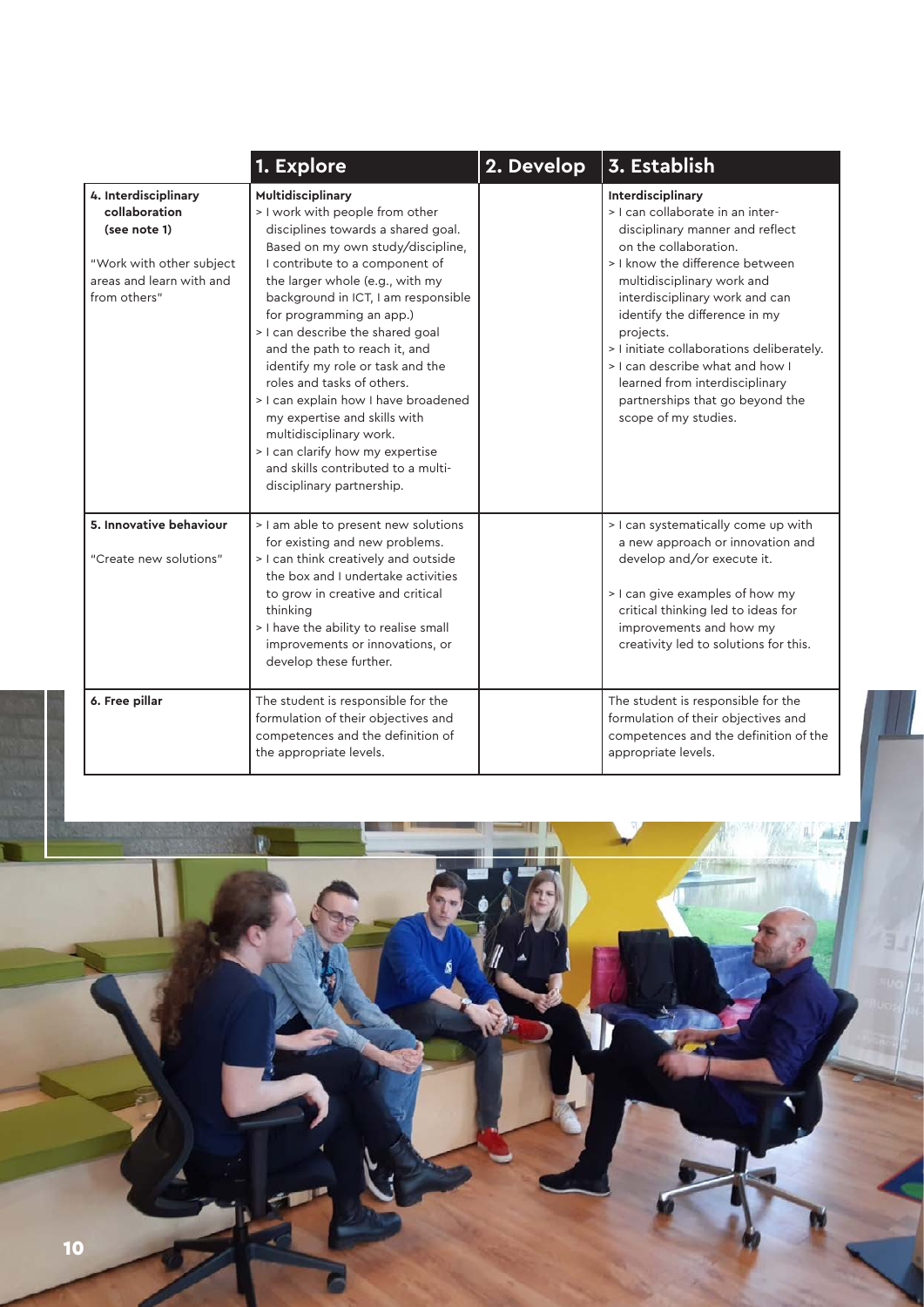| 1. Explore                                                                                                                                                                                                                                                                                                                                                                                                                                                                                                                              | 2. Develop                                                                                                                                                                                                                                                                                                                                                                                                                                                                                                                                                                                                                                                                                                                                                                                                                                                                                                                                                                                                                                                              | 3. Establish                                                                                                                                                                                                                                                                                                                                                                                                                                                                                                                                                                                                                                                                                                                                                                                                                                                                                                                                                                                                                                                                                                                                                                                                                                                                    |
|-----------------------------------------------------------------------------------------------------------------------------------------------------------------------------------------------------------------------------------------------------------------------------------------------------------------------------------------------------------------------------------------------------------------------------------------------------------------------------------------------------------------------------------------|-------------------------------------------------------------------------------------------------------------------------------------------------------------------------------------------------------------------------------------------------------------------------------------------------------------------------------------------------------------------------------------------------------------------------------------------------------------------------------------------------------------------------------------------------------------------------------------------------------------------------------------------------------------------------------------------------------------------------------------------------------------------------------------------------------------------------------------------------------------------------------------------------------------------------------------------------------------------------------------------------------------------------------------------------------------------------|---------------------------------------------------------------------------------------------------------------------------------------------------------------------------------------------------------------------------------------------------------------------------------------------------------------------------------------------------------------------------------------------------------------------------------------------------------------------------------------------------------------------------------------------------------------------------------------------------------------------------------------------------------------------------------------------------------------------------------------------------------------------------------------------------------------------------------------------------------------------------------------------------------------------------------------------------------------------------------------------------------------------------------------------------------------------------------------------------------------------------------------------------------------------------------------------------------------------------------------------------------------------------------|
| > A student attends Wednesday afternoon<br>sessions, participates in a number of<br>projects, and establishes a small project.<br>> For example, a student may take part<br>in various challenges or workshops and<br>participate in an existing project, or ini-<br>tiate a smaller project; such as a camp,<br>a hackathon, or a children's' music<br>workshop.<br>> The student explores options for level 2,<br>brainstorms with others about setting up<br>their own foundation or creating an app<br>etc., builds a network, etc. | > The student initiates a complex<br>project or starts to have a leading<br>role in one, and engages in<br>deepening activities.<br>> Example 1: The student starts a<br>collaboration with other students<br>and takes the first steps for offering<br>child help in Africa, such as the actual<br>establishment of a foundation or<br>exploring possible collaboration<br>with stakeholders.<br>> Example 2: The student starts a<br>project with other students,<br>aimed at developing a method to<br>encourage people to use a bicycle<br>for their commute to work.<br>> Example 3: The student plans to<br>use a 6-month period of study<br>delay to study an additional minor<br>Entrepreneurship and learn the Arabic<br>language. The latter is the student's<br>individual pillar and constitutes an<br>addition to the student's regular<br>study programme Integral Safety.<br>> Example 4: The student wishes to<br>develop research skills beyond<br>the scope required by the study<br>programme and completes a<br>research internship at a lectorate. | > The student sets up her own, complex<br>project or assumes leadership over one,<br>or the student takes an existing project<br>to the next level.<br>> Example 1: The student further devel-<br>ops the Africa project, scouts for funds,<br>organises a workshop during Africa Day,<br>and starts with realising the goals of the<br>foundation (help to the first child).<br>> Example 2: In collaboration with others,<br>the student further develops the ideas<br>to create a prototype for an app that<br>promotes commuting by bike. The<br>student seeks collaboration with a<br>municipality, aimed at the (future)<br>realisation of the project.<br>> Example 3: The student tries to realise<br>an idea that was elaborated at level 2,<br>or actually market a concept.<br>> Example 4: The student completes an<br>Integral Safety internship at the Ministry<br>of Defence and combines this with the<br>development of a Defensity College<br>for students at universities of applied<br>sciences. Participating students will<br>become 'work students', who study<br>a programme of master classes and<br>simultaneously work at the Ministry, in<br>addition to their regular programme.<br>Until now, this was only an option for<br>university students. |